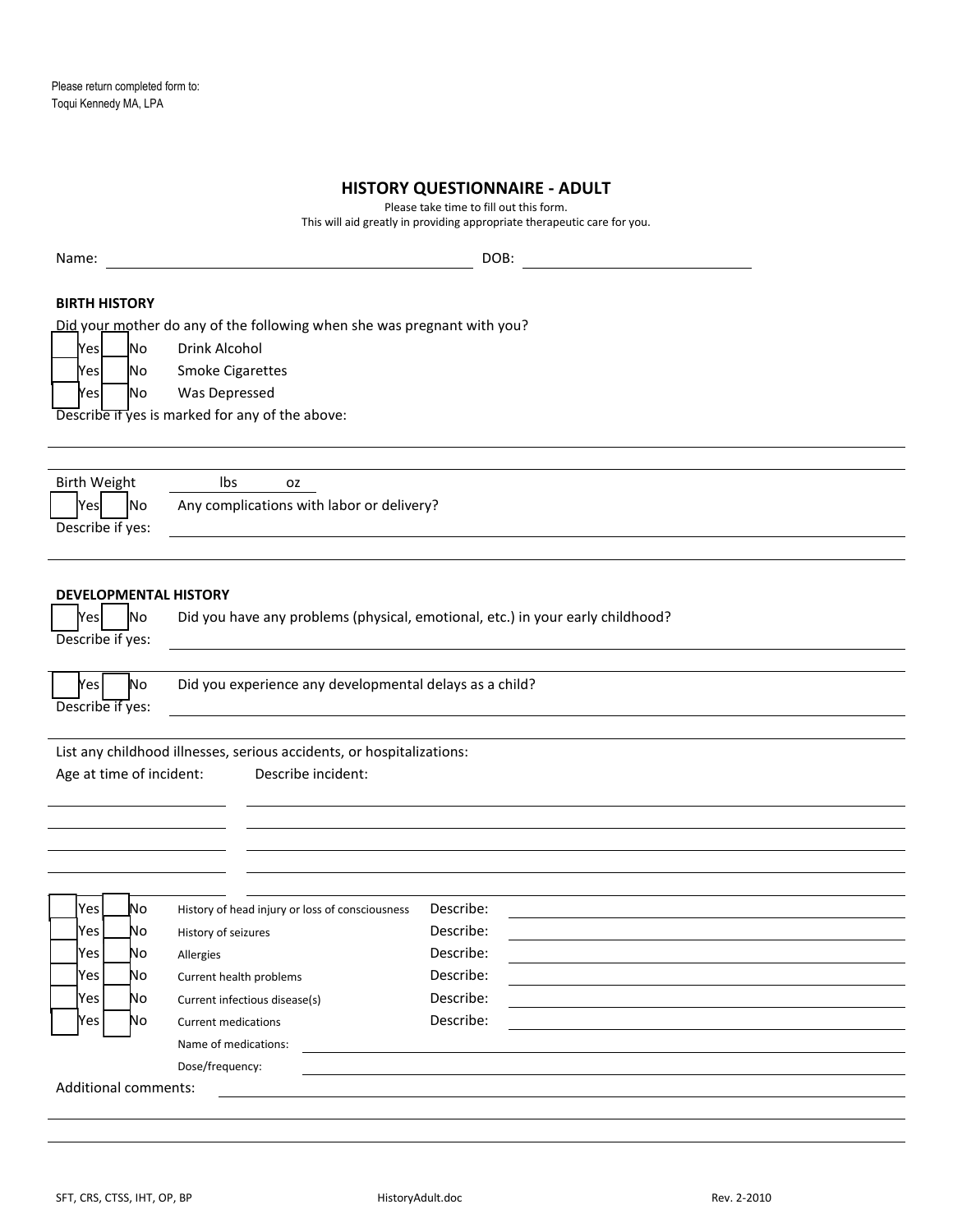| List any other people living in your home at this time: |  |  |
|---------------------------------------------------------|--|--|
|---------------------------------------------------------|--|--|

| Name:                   | <u> 1980 - Johann Barn, mars ann an t-Amhain Aonaich an t-Aonaich an t-Aonaich ann an t-Aonaich ann an t-Aonaich</u> | Age:          | Relationship to you:      |                       |  |
|-------------------------|----------------------------------------------------------------------------------------------------------------------|---------------|---------------------------|-----------------------|--|
| Name:                   |                                                                                                                      | Age:          | Relationship to you:      |                       |  |
| Name:                   |                                                                                                                      | Age:          | Relationship to you:      |                       |  |
| Name:                   |                                                                                                                      | Age:          | Relationship to you:      |                       |  |
| Name:                   |                                                                                                                      | Age:          | Relationship to you:      |                       |  |
| Name:                   | <u> 1989 - Johann Barnett, fransk politiker (</u>                                                                    | Age:          | Relationship to you:      |                       |  |
|                         |                                                                                                                      |               |                           |                       |  |
|                         | List other important family members or relatives living outside the home:                                            |               |                           |                       |  |
| Name:                   |                                                                                                                      |               | Age: Relationship to you: |                       |  |
| Name:                   |                                                                                                                      | Age:          | Relationship to you:      |                       |  |
| Name:                   |                                                                                                                      | Age:          | Relationship to you:      |                       |  |
| Name:                   |                                                                                                                      | Age:          | Relationship to you:      |                       |  |
| Name:                   |                                                                                                                      | Age:          | Relationship to you:      |                       |  |
|                         |                                                                                                                      |               |                           |                       |  |
|                         | Which of the following describes your current living situation?                                                      |               |                           |                       |  |
|                         | Rent apartment                                                                                                       | Rent house    |                           | Own house             |  |
|                         | Foster care                                                                                                          | Condominium   |                           | Shelter               |  |
| Homeless                |                                                                                                                      | Group home    |                           | Residential treatment |  |
| Current Employer:       | What is the primary language spoken in your home?                                                                    |               |                           |                       |  |
| Job Title:              |                                                                                                                      |               |                           |                       |  |
| How long:               |                                                                                                                      |               |                           |                       |  |
|                         |                                                                                                                      |               |                           |                       |  |
| <b>FAMILY HISTORY</b>   |                                                                                                                      |               |                           |                       |  |
|                         | List the places you have lived for the past five years:                                                              |               |                           |                       |  |
| Where:                  |                                                                                                                      | With whom:    |                           | Dates (from-to):      |  |
| 1.                      |                                                                                                                      |               |                           |                       |  |
| 2.                      |                                                                                                                      |               |                           |                       |  |
| 3.                      |                                                                                                                      |               |                           |                       |  |
| 4.                      |                                                                                                                      |               |                           |                       |  |
| 5.                      |                                                                                                                      |               |                           |                       |  |
|                         |                                                                                                                      |               |                           |                       |  |
|                         | Have you ever experienced any of the following?                                                                      |               |                           |                       |  |
| <u>l</u> No<br> Yes     | <b>Physical Abuse</b>                                                                                                | Age/Describe: |                           |                       |  |
| lNo<br>Yesl             | Sexual Abuse                                                                                                         | Age/Describe: |                           |                       |  |
| lYesl<br>Νo             | Assault                                                                                                              | Age/Describe: |                           |                       |  |
| No.<br>Nesl             | Death of a parent                                                                                                    | Age/Describe: |                           |                       |  |
| Yesl<br>Νo              | Death of a relative                                                                                                  | Age/Describe: |                           |                       |  |
| Yes<br>No               | Death of a friend                                                                                                    | Age/Describe: |                           |                       |  |
| Yes<br>No               | Parental separation                                                                                                  | Age/Describe: |                           |                       |  |
| Additional Information: |                                                                                                                      |               |                           |                       |  |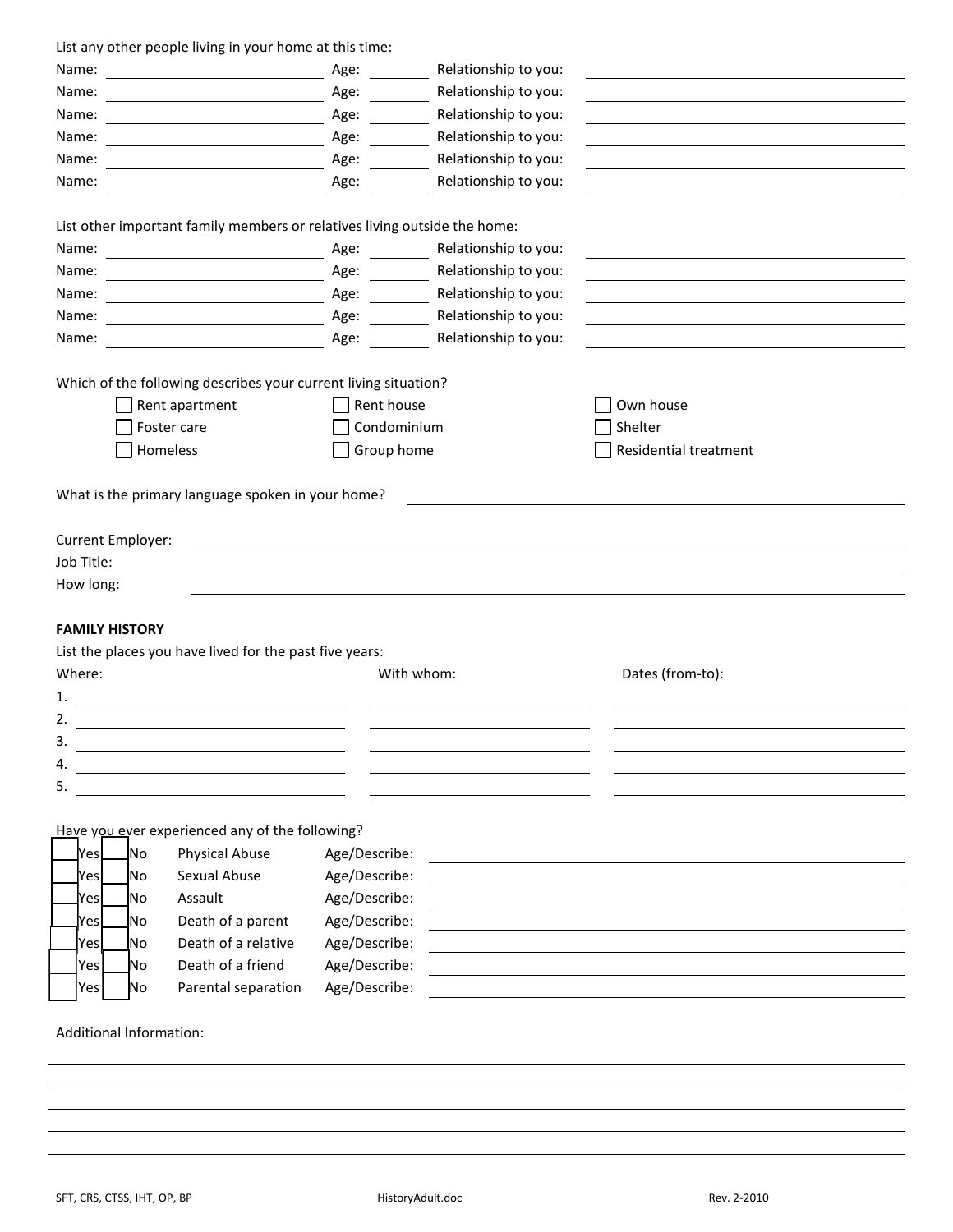Please describe on both parents' side of the family any history of mental illness, suicide, legal problems, chemical abuse or dependency and physical/sexual abuse. If it is someone else, describe his or her relationship to you (i.e. paternal uncle- alcoholic, mother- depression, etc):

### **Mother's side of the family:**

| Yesl           | No. | Alcohol abuse                                    | If yes, whom?     |  |
|----------------|-----|--------------------------------------------------|-------------------|--|
| Yesl           | No  | Substance abuse                                  | If yes, whom?     |  |
| Yesl           | No. | Mental Health problems                           | If yes, whom?     |  |
| Yesl           | No  | Physical abuse                                   | If yes, whom?     |  |
| Yesl           | No  | Sexual abuse                                     | If yes, whom?     |  |
|                |     | Father's side of the family:                     |                   |  |
| lYesl          | No. | Alcohol abuse                                    | If yes, whom?     |  |
| lYesl          | No. | Substance abuse                                  | If yes, whom?     |  |
| lYesl          | No. | Mental Health problems                           | If yes, whom?     |  |
| <u>l</u> Yes L | _No | Physical abuse                                   | If yes, whom?     |  |
| <b>Yes</b>     | No. | Sexual abuse                                     | If yes, whom?     |  |
|                |     | Other issues currently affecting family members: |                   |  |
| <b>Yes</b>     | No. | Health problems                                  | If yes, describe: |  |
| Yesl           | No. | <b>Disabilities</b>                              | If yes, describe: |  |
| Yesl           | No  | Legal issues                                     | If yes, describe: |  |
| Yesl           | No  | <b>Financial concerns</b>                        | If yes, describe: |  |
|                |     |                                                  |                   |  |

### **HEALTH/MEDICAL**

| Describe yourself in the following areas:                    |  |  |  |  |  |  |
|--------------------------------------------------------------|--|--|--|--|--|--|
|                                                              |  |  |  |  |  |  |
|                                                              |  |  |  |  |  |  |
|                                                              |  |  |  |  |  |  |
|                                                              |  |  |  |  |  |  |
|                                                              |  |  |  |  |  |  |
|                                                              |  |  |  |  |  |  |
| Do you or anyone living with you have an infectious disease? |  |  |  |  |  |  |
|                                                              |  |  |  |  |  |  |
|                                                              |  |  |  |  |  |  |

## **CHEMICAL HEALTH**

| lYesl<br><b>INo</b>     | Have you ever had a chemical health assessment done? |
|-------------------------|------------------------------------------------------|
| If yes, when?           |                                                      |
| <b>Yes</b><br><b>No</b> | Have you ever had any chemical dependency treatment? |
| If yes, when?           |                                                      |
|                         | Describe your use of drugs or alcohol at this time:  |

| <u>l</u> Yesl | <b>No</b>  | Cigarettes                     | Describe: |
|---------------|------------|--------------------------------|-----------|
| <u>l</u> Yesl | <b>No</b>  | Alcohol                        | Describe: |
| -Yesl         | <b>No</b>  | Marijuana                      | Describe: |
| JYesl         | <b>No</b>  | <b>Inhalants</b>               | Describe: |
| <b>Yes</b>    | <b>No</b>  | Methamphetamines               | Describe: |
| <u> </u> Yes  | <b>No</b>  | Cocaine/Crack                  | Describe: |
| <b>Yes</b>    | <b>INO</b> | Acid/LSD                       | Describe: |
| <b>Yes</b>    | <b>No</b>  | Other                          | Describe: |
| <b>Yes</b>    | <b>No</b>  | Previous chemical use problems | Describe: |
|               |            |                                |           |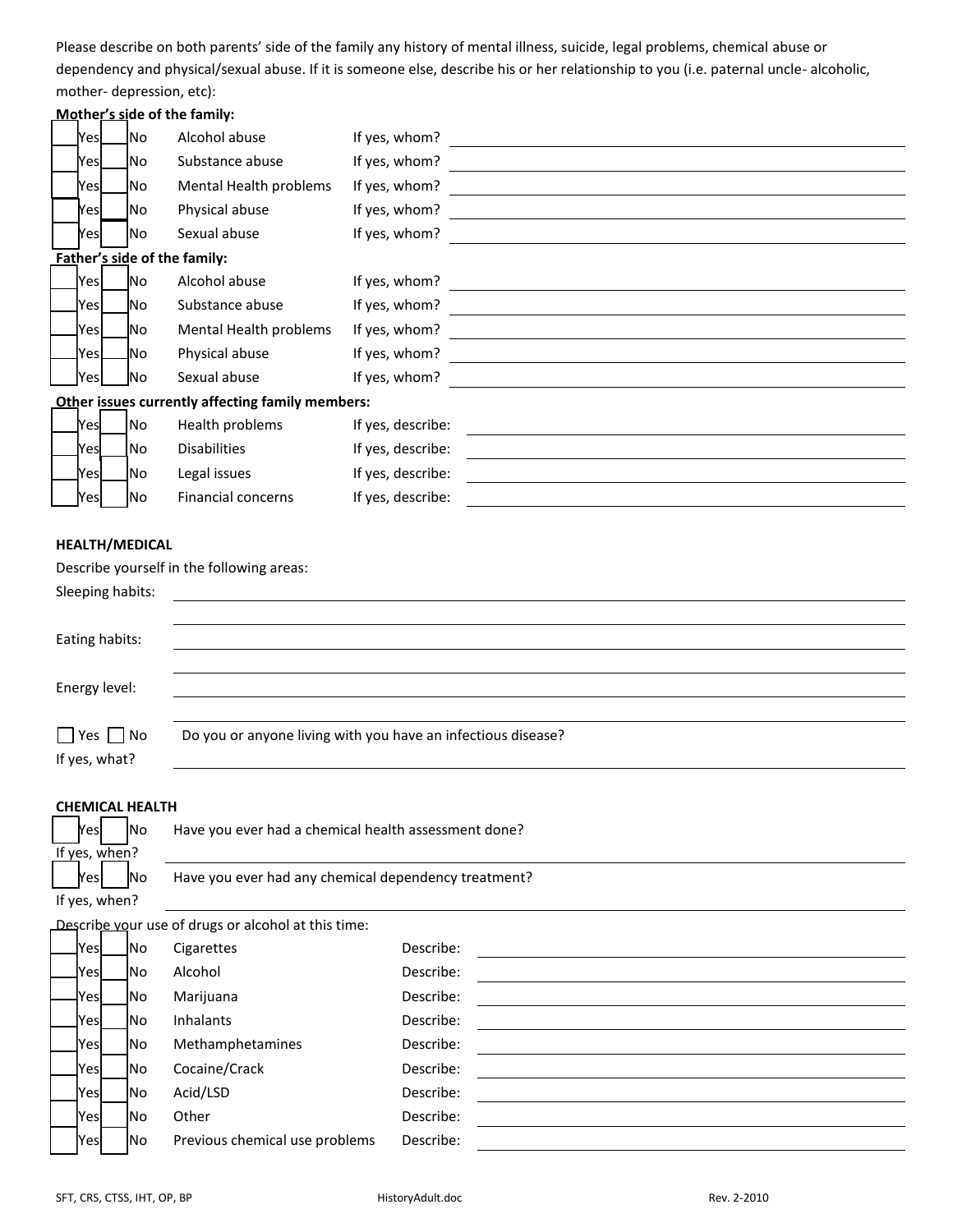Describe your spouse/partner's use of drugs or alcohol at this time: (if applicable)

| Yes        | No.        | Cigarettes                              | Describe: |
|------------|------------|-----------------------------------------|-----------|
| Yes        | lNo.       | Alcohol                                 | Describe: |
| <b>Pes</b> | lNo.       | Marijuana                               | Describe: |
| Yes        | lNo.       | <b>Inhalants</b>                        | Describe: |
| <b>Yes</b> | INo.       | Methamphetamines                        | Describe: |
| <b>Yes</b> | <b>INO</b> | Cocaine/Crack                           | Describe: |
| <b>Yes</b> | INo.       | Acid/LSD                                | Describe: |
| <b>Yes</b> | <b>INO</b> | Other                                   | Describe: |
| <b>Yes</b> | <b>INO</b> | Previous chemical use problems          | Describe: |
| Yes        | No.        | Previous chemical dependency treatment: | Describe: |

#### **SCHOOL**

| Highest grade level completed:         |  |
|----------------------------------------|--|
| Describe what school was like for you: |  |
|                                        |  |

Please list any other stressors that may be affecting you or your family at this time:

## **SUPPORTIVE FACTORS**

List any previous mental health services you have received:

| Clinic Name: |     | Therapist Name:                               | Dates: | Was it helpful? |                |
|--------------|-----|-----------------------------------------------|--------|-----------------|----------------|
| $\mathbf{1}$ |     |                                               |        | lYesl           | <u>INo</u>     |
| 2.           |     |                                               |        | Yesl            | <b>No</b>      |
| 3.           |     |                                               |        | Yesl            | <b>No</b>      |
| 4.           |     |                                               |        | <b>Yes</b>      | N <sub>o</sub> |
|              |     |                                               |        |                 |                |
| Yes          | No  | Do you have a probation officer?              |        |                 |                |
| <b>Yes</b>   | No  | Are you involved with a county Social Worker? |        |                 |                |
| <b>Yes</b>   | INo | Do you have any other service providers?      |        |                 |                |
| Describe:    |     |                                               |        |                 |                |

Who are the people or services that you find supportive to you and your family (i.e. church, relatives)? Please be specific.

Describe the role of religious and/or spiritual influences on your family:

Describe any extracurricular activities you have or recreational hobbies you participate in: